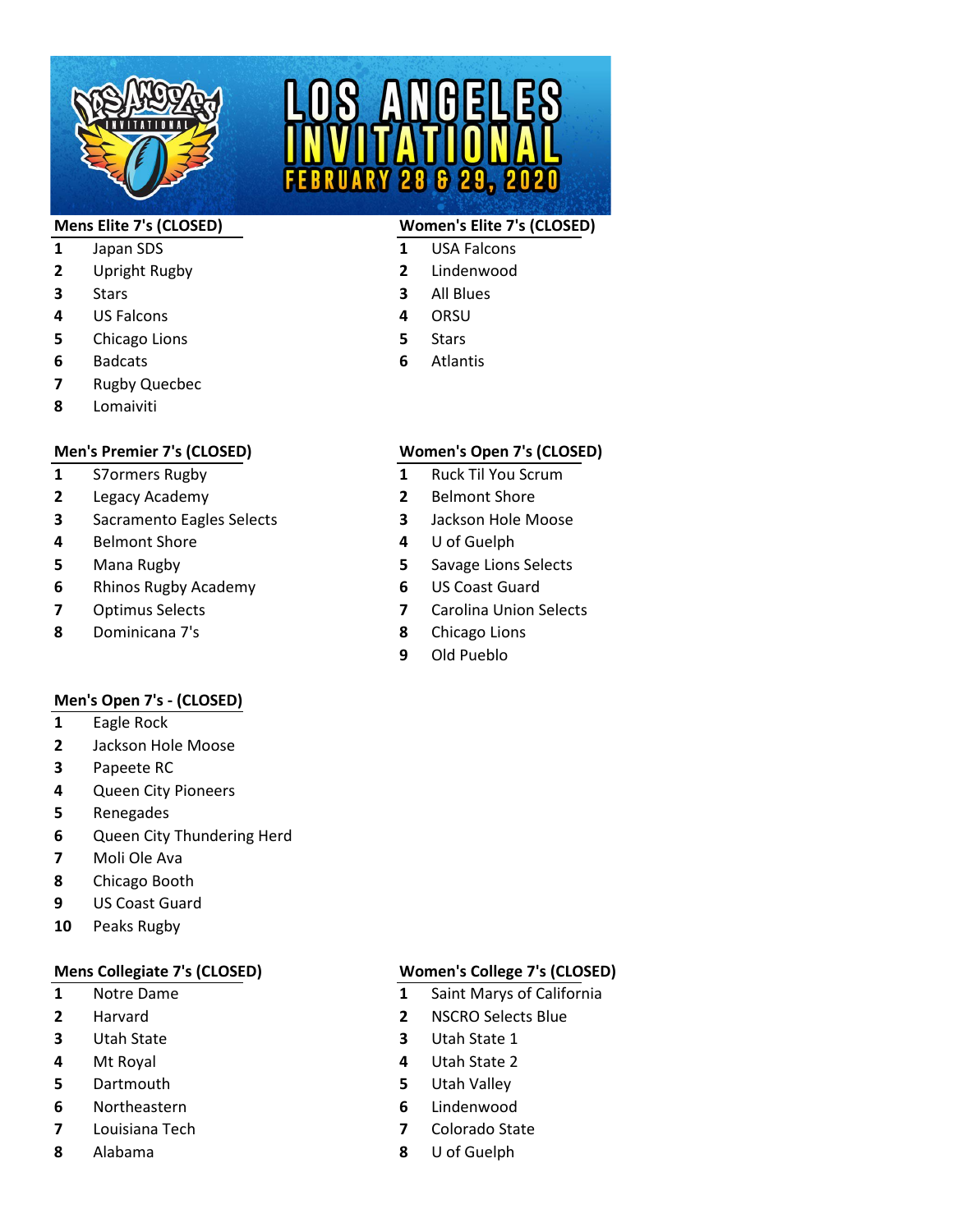- Western Michigan Gold **9** Carolina Union Selects
- Western Michigan Silver **10** Notre Dame College
- 
- Northern Colorado **12** U of Regina
- Brock U **13** Colorado
- NMHU Vatos **14** Kutztown
- William and Mary **15** Weber State
- Whittier College **16** New Mexico

- 
- EIRA Red **2** Atlantis
- 
- Rhinos Rugby Academy **4** Carson Colts
- Midwest Thunderbirds
- Atlantis
- Gorillas
- Legion Academy
- Stars
- Maui Rugby

- Redondo Union HS 1 **1** Advantage Rugby
- View Park Prep **2** View Park Prep
- Rhinos Rugby Academy **3** Rhinos Rugby Academy
- Rocky Mountain **4** Rocky Mountain
- Mira Costa **5** Mira Costa
- Bishop O'Dowd **6** Foothills Lions
- 
- 
- 
- South OC 1 **10** Majestic
- Stanstead **11** Cavaliers
- 
- Midwest Thunderbirds **13** RB Mustangs
- 
- Arizona Bobcats **15** NorCal All Stars
- 
- 
- 
- South OC 2 **19** Carson Colts
- 
- Celtic Barbarians **21** Fallbrook
- Hawaiian Gardens **22** TOA Rugby
- 
- Redondo Union HS 2 **24** Aztec Warriors

## **Boys U-16 7's - 1 SPOT REMIAINING Girls U-16 7's (CLOSED)**

Advantage Rugby **1** Rhinos Rugby 1

- 
- 
- SUNY Cortland **11** New Mexico St Chilies
	-
	-
	-
	-
	-

# **U-18 Boys 7's (CLOSED) U-18 Girls 7's (CLOSED)**

- EIRA Navy **1** Celtic Barbarians
	-
- Tempe Rugby **3** Rock Rugby Academy
	-

# **HS Boys Open 7's (CLOSED) HS Girls Open 7's (CLOSED)**

- 
- 
- 
- 
- 
- 
- SacPal **7** Legacy Academy
- Marina HS **8** East High School RED
- Cavaliers **9** Bishop O'Dowd
	-
	-
- Rock Rugby Academy **12** East High School BLUE
	-
- Centennial HS **14** Land Park Harlequins
	-
- Belmont Shore **16** Fullerton Lady Lions
- J Serra **17** South Davis
- Calhigh **18** East High Salt Lake
	-
- Westview **20** Belmont Shore
	-
	-
- Motherlode **23** Independence Lady Warriors
	-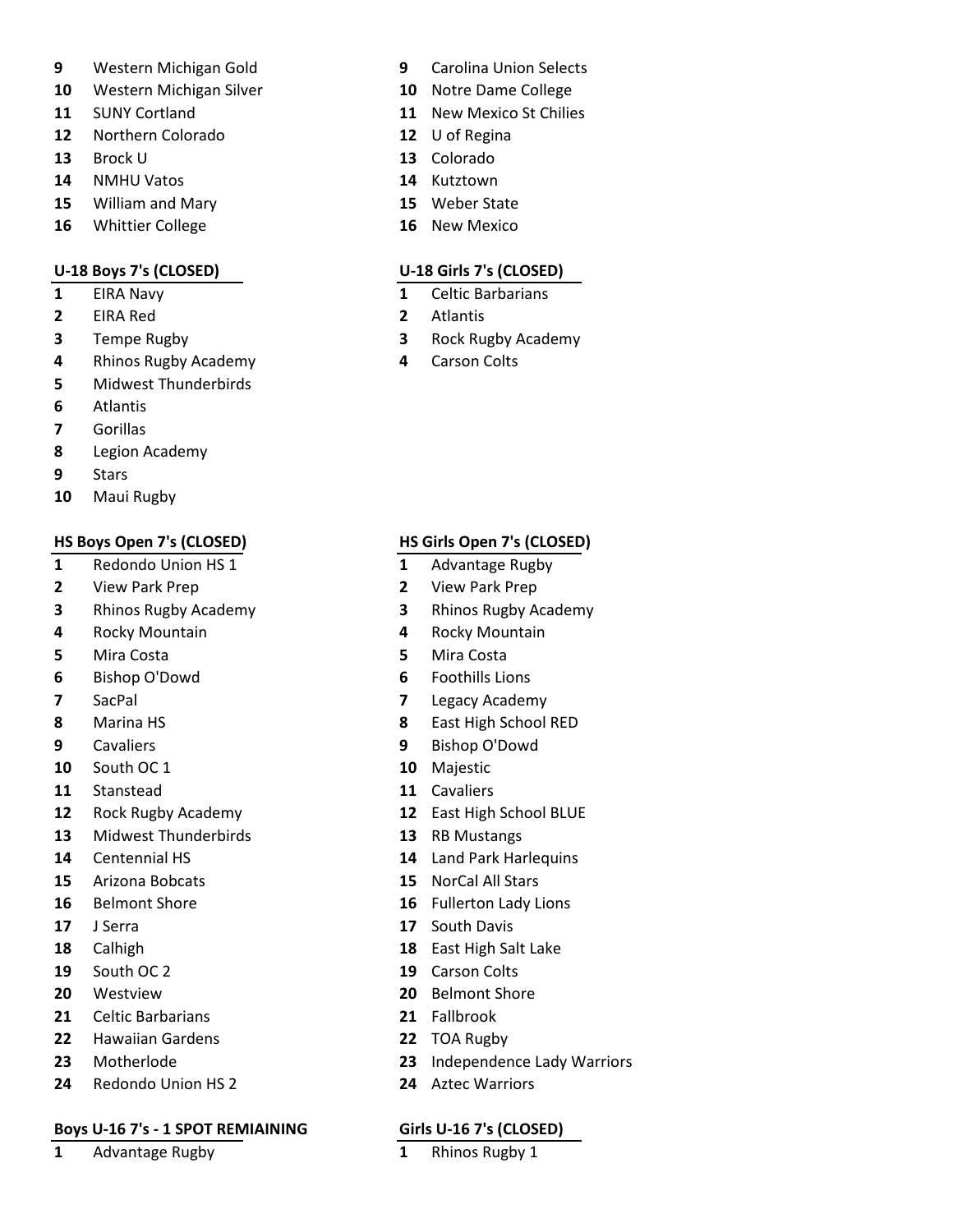- 
- Tempe Rugby **3** SacPal
- Rhinos Rugby Academy **4** Celtic Barbarians
- 
- Foothills Lions **6** Belmont Shore
- Upright Rugby **7** Maui Rugby
- South OC **8** Fallbrook
- 
- Legion Academy **10** Rhinos Rugby 2
- Rock Rugby Academy
- Arizona Bobcats
- USA South Panthers
- Belmont Shore
- CSP Rugby
- Danville Oaks
- Fullerton

- Rhinos Rugby Academy **1** Arizona Bobcats
- San Diego Mustangs **2** Belmont Shore
- 
- 
- Kern Youth
- Upright Rugby
- Coastal Dragons
- Motherlode
- Arizona Bobcats
- Ventura Chiefs
- Belmont Shore 1
- Belmont Shore 2
- Danville Oaks 1
- Danville Oaks 2
- Coronado Tritons
- 

# **U-12 Coed 7's (CLOSED) U-10 coed 7's (CLOSED)**

- Rhinos Rugby Academy **1** San Diego Mustangs
- San Diego Mustangs **2** Cavaliers
- 
- Granite Bay **4** Belmont Shore
- Belmont Shore 1 **5** Belmont Shore 2
- Belmont Shore 2 **6** Young Southwest
- 
- Young Southwest **8** Lamorinda 1
- SD Young Aztecs **9** Lamorinda 2
- Coranado Tritons **10**
- Granite Bay 2
- Hawaiian Gardens
- EIRA Red **2** Foothills Lions
	-
	-
- Rocky Mountain **5** Fullerton Lady Lions
	-
	-
	-
- Gorillas **9** Aztec Warriors
	-

## **U-14 Boys 7's (CLOSED) U-14 Girls 7's (CLOSED)**

- 
- 
- Granite Bay 1 **3** East High Salt Lake
- Granite Bay 2 **4** Celtic Barbarians

- 
- 
- Back Bay **3** Rhinos Rugby Academy
	-
	-
	-
- Belmont Shore 3 **7** Hawaiian Gardens
	-
	-
	-